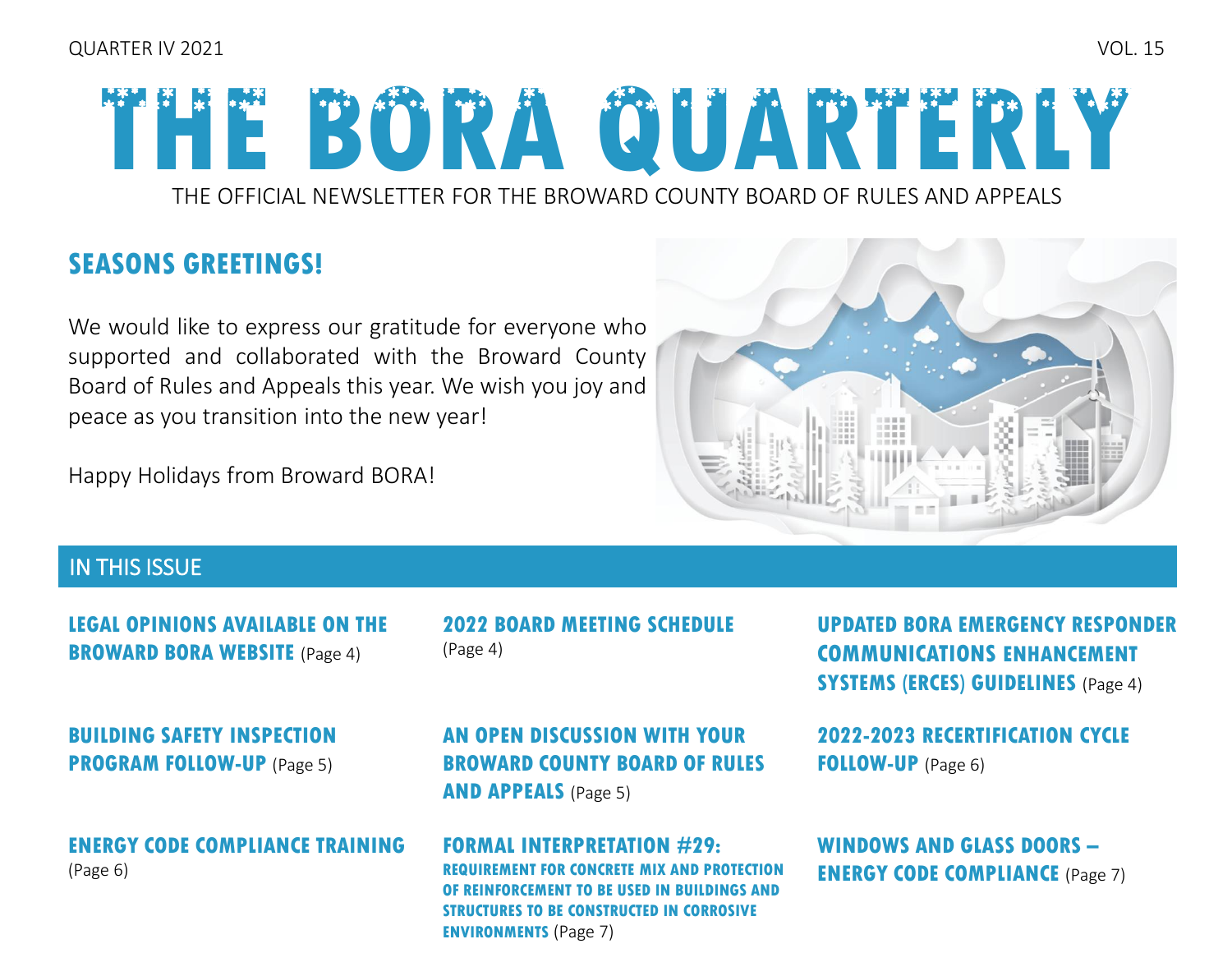## **STAY INFORMED!**

The BORA Quarterly was introduced in June 2018 as a way for our agency to keep members of the public informed about what our agency is doing to contribute to positive and effective change throughout Broward County.

[Subscribe](mailto:rulesboard@broward.org) to The BORA Quarterly and stay informed!

#### **CONNECT WITH US ONLINE!**



@BrowardBORA

Broward County Board  $\mathbf{f}$ of Rules and Appeals

## **BORA AGENDAS ARE AVAILABLE ONLINE!**

Both the Board Meeting [Agendas](https://www.broward.org/CodeAppeals/Pages/BoardMeetingAgendas.aspx) and [Committee](https://www.broward.org/CodeAppeals/Pages/CommitteeMeetingAgendas.aspx) Meeting Agendas are available on the Broward County Board of Rules and Appeals website.

#### QUARTER IV 2021 PAGE 2 **BROWARD COUNTY BOARD OF RULES AND APPEALS**

1 N. University Drive, Suite 3500B, Plantation, FL 33324 Phone: 954-765-4500 Fax: 954-765-4504

#### **Board Director**

James DiPietro …………………………………………………………… x9892

#### **ADMINISTRATIVE STAFF**

| <b>Administrative Coordinator</b> |  |
|-----------------------------------|--|
| Administrative Specialist         |  |
| <b>Administrative Specialist</b>  |  |
| <b>Administrative Specialist</b>  |  |

#### **CODE COMPLIANCE OFFICERS**

| <b>Chief Electrical Code Compliance Officer</b> |  |
|-------------------------------------------------|--|
| <b>Chief Energy Code Compliance Officer</b>     |  |
| <b>Chief Fire Code Compliance Officer</b>       |  |
| <b>Chief Mechanical Code Compliance Officer</b> |  |
| <b>Chief Plumbing Code Compliance Officer</b>   |  |
| <b>Chief Structural Code Compliance Officer</b> |  |
| <b>Chief Structural Code Compliance Officer</b> |  |

**[BROWARD BORA STAFF DIRECTORY](https://www.broward.org/CodeAppeals/Pages/staffContacts.aspx)**

## **INTERESTED IN EARNING MORE CONTACT HOURS?**

- 28 hours of training are required during the 2-year building certification cycle.
- 60 hours of training are required during the 4-year fire certification cycle.
- By attending Broward BORA's board meetings and/or committee meetings, 1 hour of the required credit will be earned.
- By attending professional association meetings approved by the BORA Staff (i.e. FGAMI, IAEI, COEA), ½ hour of the required credit will be earned for each meeting attended.
- Due to COVID-19, for the present cycle only, credits can be State approved online classes.
- The current certification cycle ends on December 31, 2021.

A maximum of 14 total contact hours through board and/or committee meetings can be earned per certification cycle.

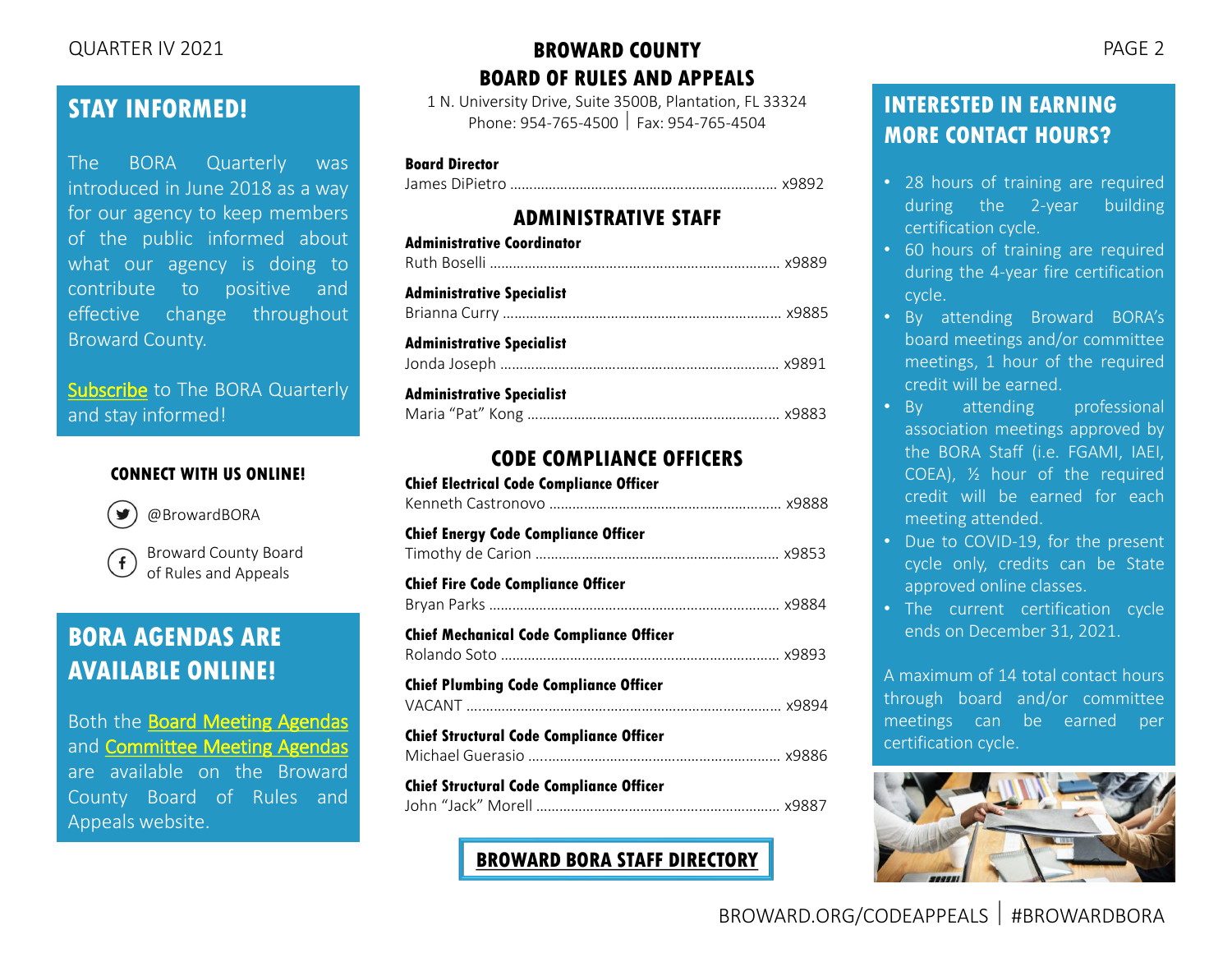## **UPCOMING EVENTS**

**DECEMBER 3, 2021** Vacancies and Building + Fire Salaries Survey – Response Deadline

*Please submit responses to [bcurry@broward.org](mailto:bcurry@broward.org).* 

**DECEMBER 15, 2021** An Open Discussion with your Broward County Board of Rules and Appeals 2:00 PM Meeting Information → TBA



#### **DECEMBER 6, 2021** 2022-2023 Recertification Cycle Deadline

*All mailings must be postmarked on or before Monday, December 6, 2021.* 

**DECEMBER 15, 2021** Building Safety Inspection Program (2019-2021) Survey – Response Deadline

#### Survey Link → [2019-2021 BSIP Survey](https://www.surveymonkey.com/r/62MFG6R)



#### **DECEMBER 14, 2021** BORA Energy Conservation Committee 1:30 PM Meeting Information  $\rightarrow$  TBA

#### **JANUARY 13, 2022**

Broward County Board of Rules and Appeals Board Meeting 7:00 PM Meeting Information → TBA



## **BUILDING CODE JOB ANNOUNCEMENTS**

Visit [broward.org/CodeAppeals](https://www.broward.org/CodeAppeals/Pages/JobAnnouncements.aspx)for the full list of county and municipal job postings.

#### **OAKLAND PARK**

• Asst. Building Official/Chief Inspector

#### **PARKLAND**

- Assistant Building Official
- Inspector II Structural
- Inspector/Building Plans Examiner

#### **POMPANO BEACH**

- Building Field Inspector (Structural)
- Building Plans Examiner (Structural)

#### **TAMARAC**

- Engineering Construction Inspector/Plans Examiner
- Structural Inspector

If your municipality would like our agency to post a job announcement on our website, please send an email to [rulesboard@broward.org](mailto:rulesboard@broward.org).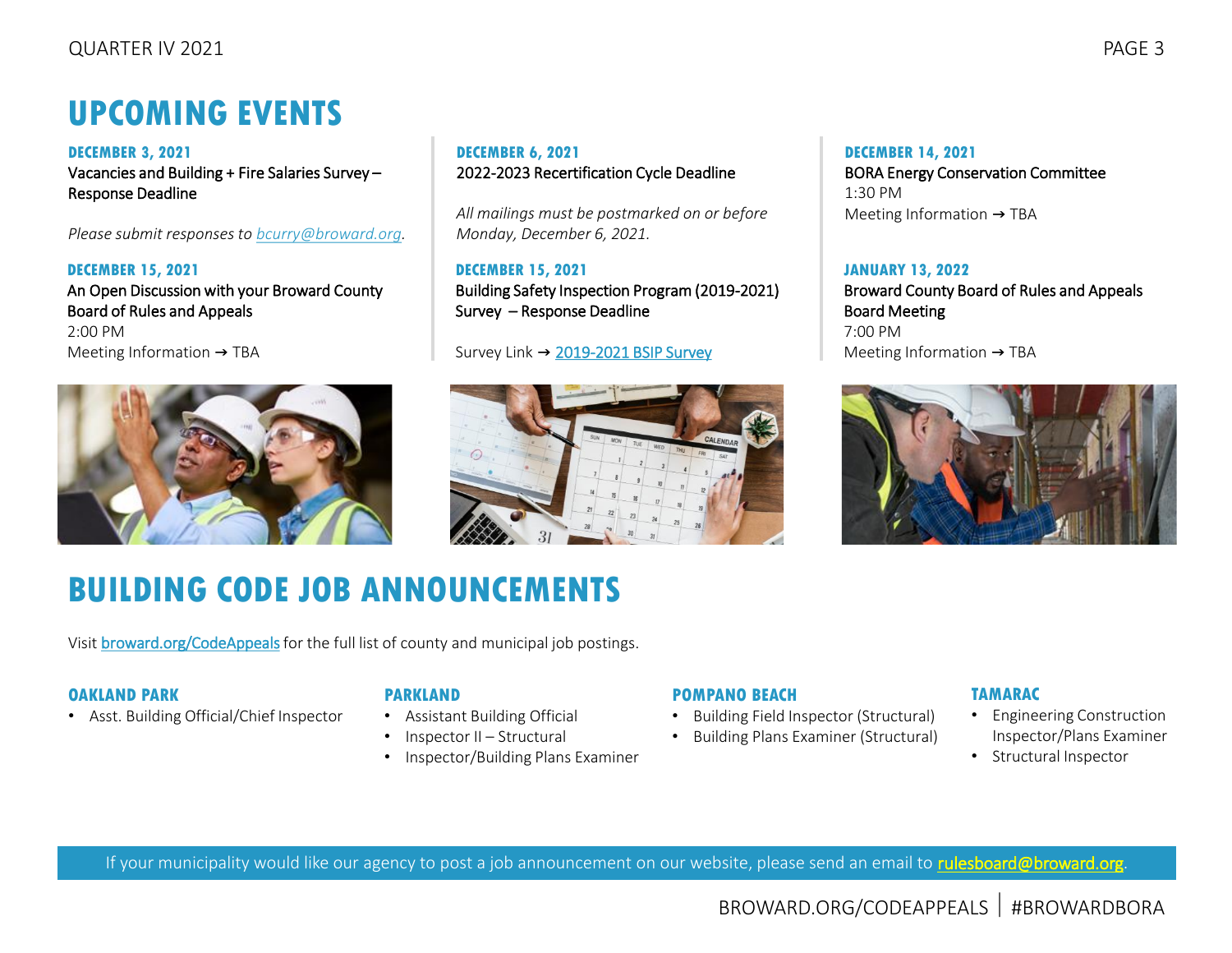<span id="page-3-0"></span>

## **LEGAL OPINIONS AVAILABLE ON BROWARD BORA WEBSITE**

There is a new hub for the most requested legal opinions on the Broward BORA **[website](https://www.broward.org/CodeAppeals/Pages/LegalOpinions.aspx)**. Our legal opinions are provided by Board Attorney, Mr. Charles M. Kramer, Esq., Benson, Mucci & Weiss PL.

To request a copy of a legal opinion that is not listed online, please send your request to **[rulesboard@broward.org](mailto:rulesboard@broward.org)**.

## **2022 BOARD MEETING SCHEDULE**

The Board of Rules and Appeals **2022 Board Meeting [Schedule](https://www.broward.org/CodeAppeals/Pages/calendar.aspx)** has been published. The calendar will include voluntary cutoff dates and mandatory emergency appeals deadlines.

Please refer to the calendar to find the voluntary cut-off date deadlines for building code and fire code appeals and the mandatory deadlines for all other agenda items including certifications.

To receive Board Meeting Agenda notifications, please send a **[request](mailto:rboselli@broward.org)**.



## **UPDATED EMERGENCY RESPONDER COMMUNICATIONS ENHANCEMENT SYSTEMS (ERCES) GUIDELINES**

The Broward County Board of Rules and Appeals unanimously approved the **BORA ERCES [Guidelines](https://www.broward.org/CodeAppeals/Documents/BORA%20ERCES%20Guidelines%20%28Approved%2010-14-2021%29.pdf)** at the October 14, 2021, Board meeting. The Broward BORA Committee to Address Uniform Procedures for Installation of Bi-Directional Amplifiers (BDAs) created the guidelines document to assist code officials throughout Broward County.

An electronic copy can be downloaded from the BORA **[website](https://www.broward.org/CodeAppeals/Pages/VoluntaryForm.aspx)**. For more information, please contact Mr. Bryan Parks, Chief Fire Code Compliance Officer, at **[bparks@broward.org](mailto:bparks@broward.org)** or Mr. Kenneth Castronovo, Chief Electrical Code Compliance Officer, at **[kcastronovo@broward.org](mailto:kcastronovo@broward.org)**.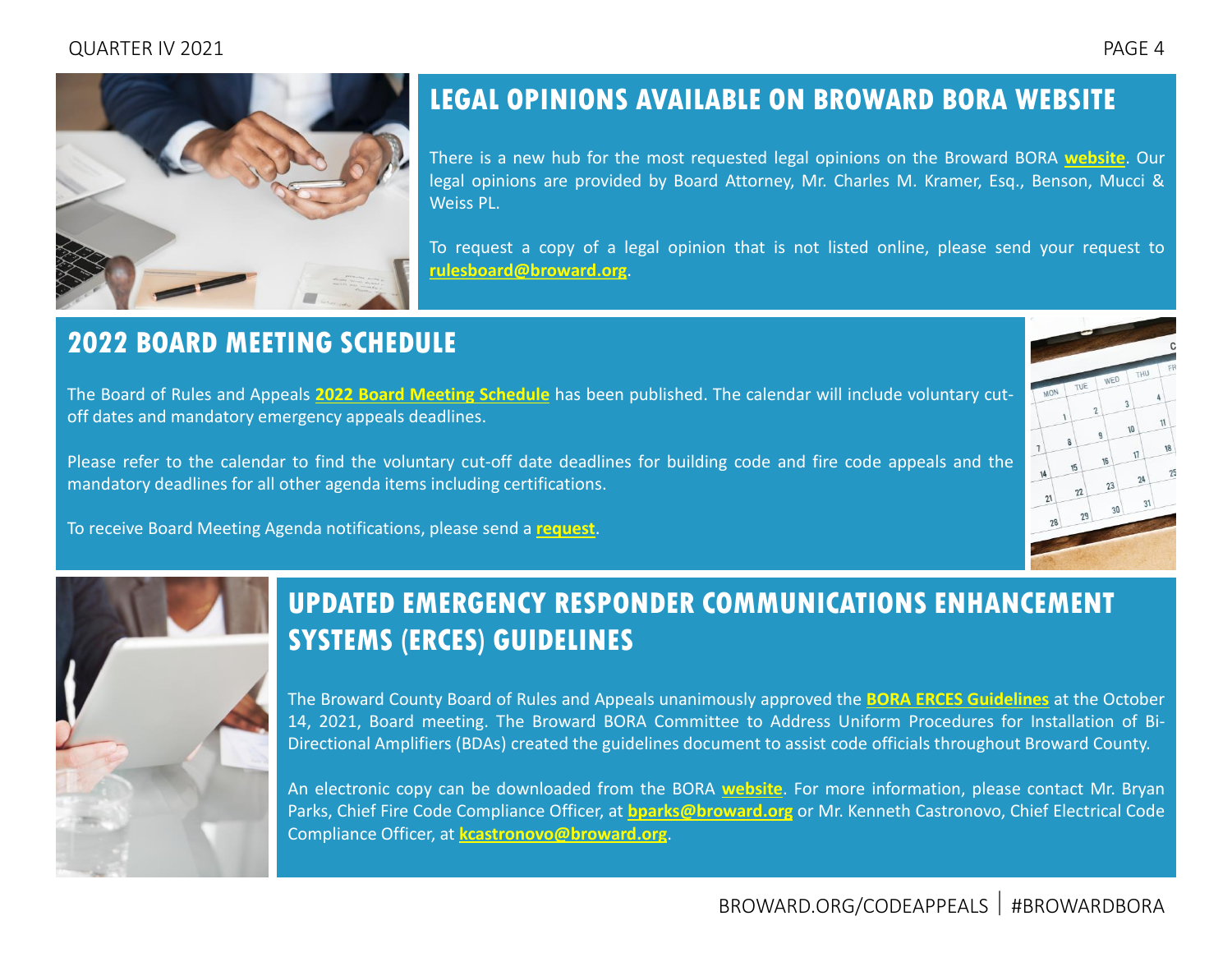## <span id="page-4-0"></span>**BUILDING SAFETY INSPECTION PROGRAM FOLLOW-UP**

If your property is 40 years or older, you should have been notified by the municipal building departments where your property is located to begin the **Building Safety [Inspection](https://www.broward.org/CodeAppeals/Pages/SafetyInspectionProgram.aspx) Program** process.

If you did not receive a notification and your property is 40 years or older, please contact the building department in the municipality where your property is located. You will still be held accountable for completed the inspection whether the municipality contacts you or not. **Please be** advised that the inspection does not require the building to be brought up to current code, but the code in effect at the date listed on the **certificate of occupancy.**

- Building Safety Inspection Program **[Informational](https://www.broward.org/CodeAppeals/Documents/Broward%20County%20Building%20Safety%20Inspection%20Program.pdf) Packet**
- Building Safety Inspection Program **[Brochure](https://www.broward.org/CodeAppeals/Documents/Building%20Safety%20Inspection%20Program%20-%20Brochure.pdf)**
- Building Safety Inspection Program **[FAQs](https://www.broward.org/CodeAppeals/Documents/Building%20Safety%20Inspection%20Program%20-%20FAQs.pdf)**

Please keep in mind that the property inspection must be completed by a licensed professional engineer or a registered architect. For electrical questions, contact Kenneth Castronovo (**[kcastronovo@broward.org](mailto:kcastronovo@broward.org)**). For structural questions, contact Michael Guerasio (**[mguerasio@broward.org](mailto:mguerasio@broward.org)**) or Jack Morell (**[jmorell@broward.org](mailto:jmorell@broward.org)**).

Our agency offers the 40- and 50-Year list of buildings due for safety inspections originated by the Broward County Property Appraiser (BCPA) for the calendar years 2019, 2020 and 2021 on our **[website](https://www.broward.org/CodeAppeals/Pages/SafetyInspectionProgram.aspx)**. If you would like to request a copy of the original BCPA list in Excel format, please submit your request to Brianna Curry (**[bcurry@broward.org](mailto:bcurry@broward.org)**) or Maria "Pat" Kong(**[mkong@broward.org](mailto:mkong@broward.org)**).

Lastly, please be sure to complete the **Building Safety Inspection Program [\(2019-2021\)](https://www.surveymonkey.com/r/62MFG6R) Survey** for your municipality by Wednesday, December 15, 2021. For code questions or additional information about the survey, please contact Kenneth Castronovo (**[kcastronovo@broward.org](mailto:kcastronovo@broward.org)**) or Jim DiPietro (**[jdipietro@broward.org](mailto:jdipietro@broward.org)**).



## **DECEMBER OPEN DISCUSSION MEETING WITH BROWARD BORA**

The Broward County Board of Rules and Appeals will hold an open discussion meeting on December 15, 2021. These meetings allow members of the public to discuss the any topic with the Broward BORA staff and Board Chair. *No votes will be taken during the open discussion meeting.* It is not necessary, but it is encouraged to submit questions/comments in advance to **[rulesboard@broward.org](mailto:rulesboard@broward.org)**.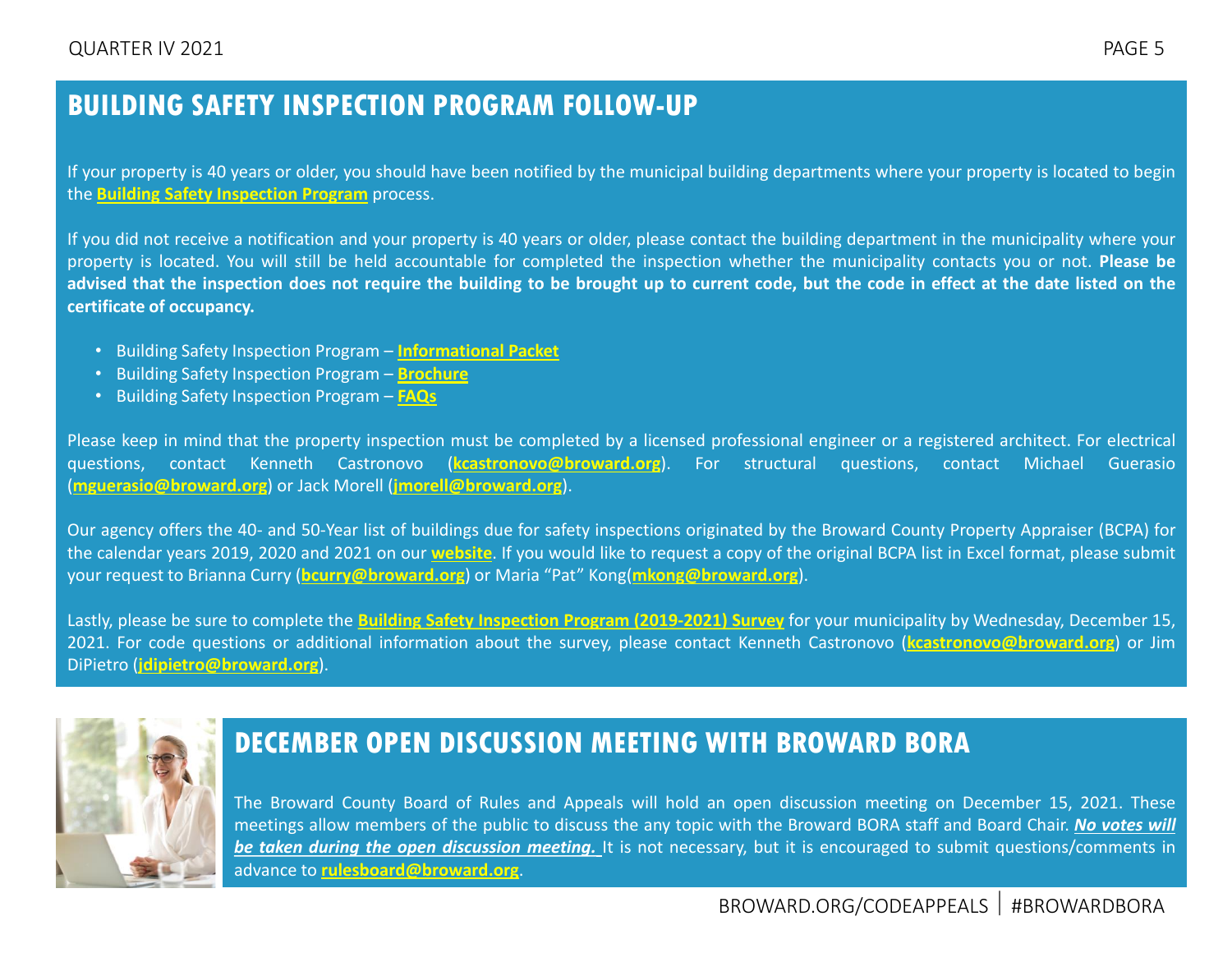## <span id="page-5-0"></span>**2022-2023 RECERTIFICATION OF BUILDING DEPARTMENTS AND BUILDING CODE ENFORCEMENT PERSONNEL CYCLE FOLLOW-UP**

The deadline to apply for the 2022-2023 Building Recertification Cycle is ending this month. Remember to submit your recertification packet to the Broward County Board of Rules and Appeals office (1 N. University Drive, Suite 3500B, Plantation, FL 33324) by Monday, December 6, 2021. The Building Certification Forms can be found on the Broward BORA website. For more information about the recertification process as the current certification cycle comes to an end, please see the program's **[Recertification](https://www.broward.org/CodeAppeals/Documents/2022_23%20Recertification%20Application%20Fillable%20Pro%20updated.pdf) Application** on the Broward BORA website or contact **[jondajoseph@broward.org](mailto:jondajoseph@broward.org)** or any **BORA Chief Code [Compliance](https://www.broward.org/CodeAppeals/Pages/staffContacts.aspx) Officer**.

All applications shall include the required information in the following order:

- 1. Recertification Application
- 2. License Numbers Form
- 3. Broward County Board of Rules and Appeals Policy #14-02 Affidavit
- 4. Complete the Affidavit of Education and submit it along with either copies of Certificates or Department of Business and Professional Regulation print out of Continuing Education Attendance. Note: At least 1/2 of this requirement must be discipline specific courses.
- 5. Copy of State/County Contractors/(MEP) Journeyman's License or Provide State copy from State Website verification.
	- Copy of Registered Architect License
	- Copy of Professional Engineer License
- 6. Copy of BCAIB (State) Code Certificates (Inspector, Plans Examiner, etc.) or Provide State copy from State Website verification.

*Failure to include these items shall be cause for rejection.*



## **ENERY CODE COMPLIANCE TRAINING**

Broward BORA Chief Energy Code Compliance Officer, Timothy de Carion, provides training to staff members at municipal building departments about energy code compliance. The training will assist with increasing uniformity in the way that the energy code is enforced throughout Broward County. The training sessions can be held virtually or in-person. For more information or to schedule your training session, please contact Mr. de Carion at 954-765-4500 (x9853) or **[tdecarion@broward.org](mailto:tdecarion@broward.org)**.

## BROWARD.ORG/CODEAPPEALS #BROWARDBORA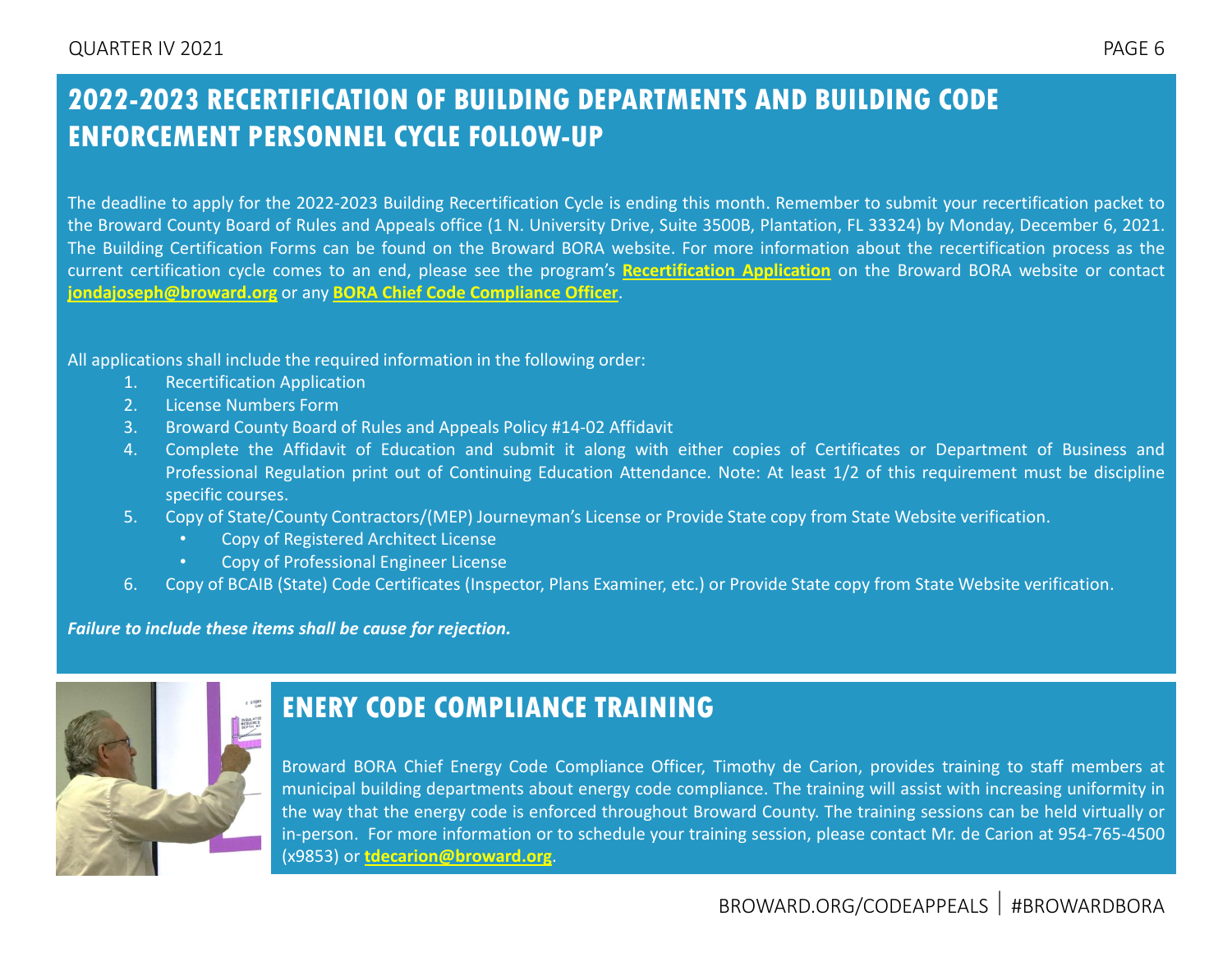## <span id="page-6-0"></span>**FORMAL INTERPRETATION #29: REQUIREMENT FOR CONCRETE MIX AND PROTECTION OF REINFORCEMENT TO BE USED IN BUILDINGS AND STRUCTURES TO BE CONSTRUCTED IN CORROSIVE ENVIRONMENTS**

The Board of Rules and Appeals approved Formal [Interpretation](https://www.broward.org/CodeAppeals/Documents/FI-29.pdf) #29: Requirement for concrete mix and protection of reinforcement to be used *in buildings and structures to be constructed in corrosive environments* at the October 14, 2021, Board meeting. The formal interpretation states:

"To provide better durability for concrete and protection of reinforcement from corrosion, concrete mix used in buildings and structures to be constructed in corrosive environments, specifically those that will be subject to exposure to or the spray from seawater or other salt laden sources shall comply with the above sections of Florida Building Code and ACI318-14. Compliance with these provisions shall be clearly shown on the construction documents."

For detailed information about Formal Interpretation #29, please visit the Formal Interpretations page on the Broward BORA **[website](https://www.broward.org/CodeAppeals/Pages/FormalInterpretations.aspx)**.

## **WINDOWS AND GLASS DOORS – ENERGY CODE COMPLIANCE**

Structural inspectors in South Florida know that windows must be tested by an approved independent laboratory and labeled by the manufacturer for structural performance per R609.3 of the Residential Building Code, but did you know that windows and sliding glass doors must also be tested by a different accredited independent laboratory and then labeled for energy efficiency?

The energy label will show how well the window construction reflects heat away from the building. The Florida Energy Conservation Code R405.5.3.4 requires a maximum average "Solar Heat Gain Coefficient" (SHGC) of .50 in Broward County unless there is a weighted overhang average of four (4) feet. Recent BORA field inspections show that window energy labels have been missing in new developments in Broward County and as a result corrective action was initiated. We have also found some buildings have even exceeded the minimum .50 (SHGC) average.

The energy values of the windows in new homes must meet the Florida Energy Conservation Code for Solar Heat Gain to make our homes more energy-efficient, save electricity, and reduce our dependence on fossil fuels. Always look for a label attesting to the certified tested values. You can visit the National Fenestration Rating Council (NFRC) **[directory](https://www.nfrc.org/certified-product-directory/)** to find NFRC certified product values.